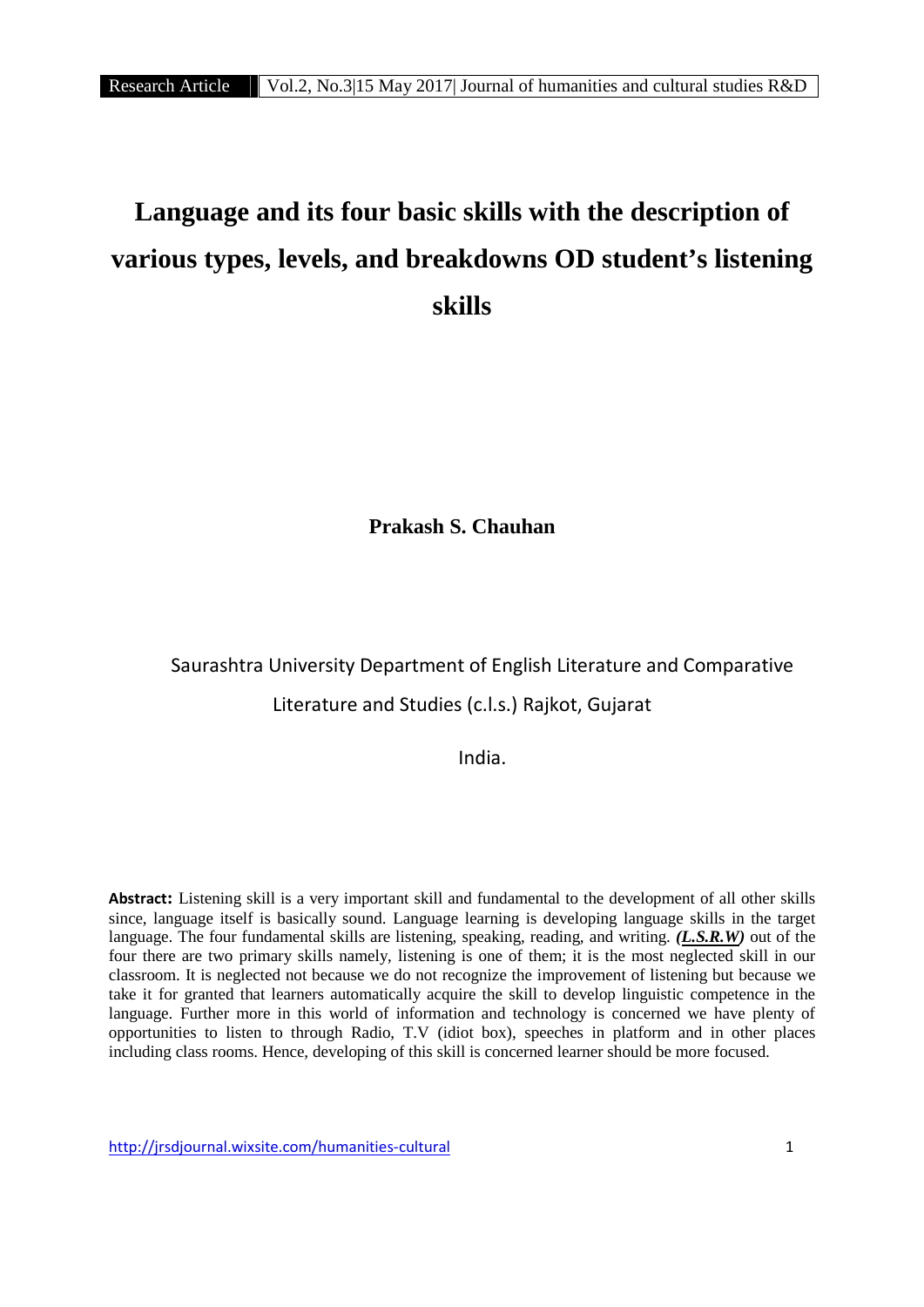#### **What is Language?**

Before we starts going to discuss on listening skills it is very necessary to give simple as well as sober concept about *language*. The defecto and dejure definition of language is that….

#### *''Human capacity for acquiring and using complex systems of communication.''*

After all getting sense of language; there are trillions of languages in our homosapiens planet earth and all human languages are different kinds of languages all these different language change when people of country, State, and City change and when place change; that's why in Gujarati we heard that……

#### **"GAMME GAMME BOLI BADLAAY"**

#### **Translation (In Indian Village Languages change)**

According to my concern…..

#### *"It is like Tain's formula which is only focused on time place and moment"*

it is truly understandable because language is like a flexible like bubble gum. When we have to use it we can use it everywhere and we can also flex it. Every country and people speaks different languages and different sublanguage.

#### **For example:**

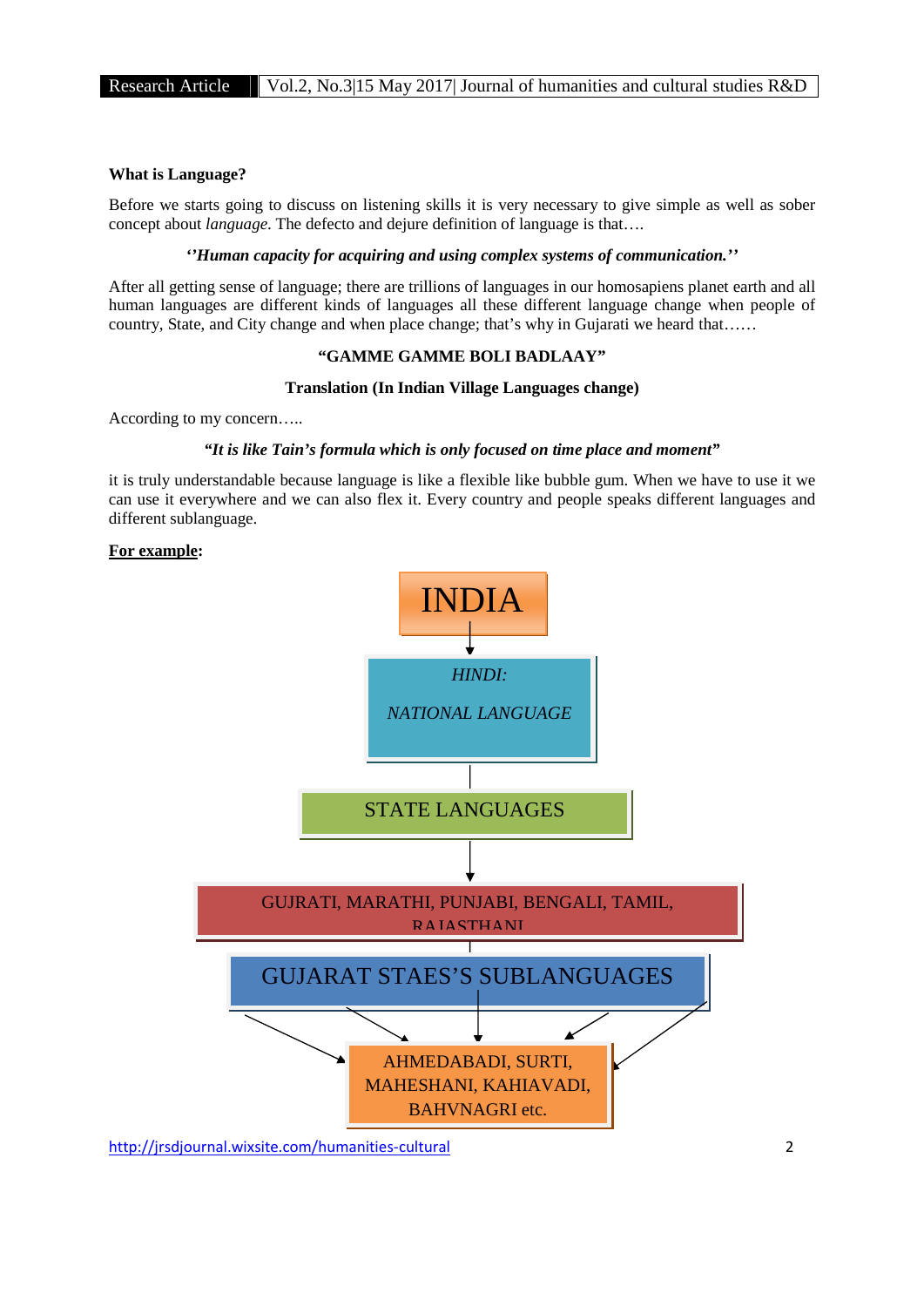So, Language plays very vital as well as pivotal pivot role to make communication to sharing musings. Basically in the world Indian people are known as multilingual because entire nation is treasure of languages as well as religion only.

**For example**: - When Indian baby born he/she got *mother language or native language* and *national language* as well as *regional language* also and when he she try to learn other language that language know as *target language or second language.* Here, I want to one my personal example that my friend asked me that *what is our father language ?* I replied her *target language* may be our **"***father language".*

So, at last we come to know that language plays very important role because look, we recently, talked about language and *if, there is not existence of listener and his/her listening skill how we made this much kind of conversation?* So, Basic four skills are very important in perfect, understandable communication.

#### **Basic Skills of Language:**

In *English Language Teaching (E.L.T)* is concerned there are basic four skills which play very significant role in English as well as in communication in English language. When we have all these skills we can make possible as well as correct and understandable communications and all these skills are come step by step.



Let's we understand above Four Basic Skills with the help of Follwing clockwise faces Images......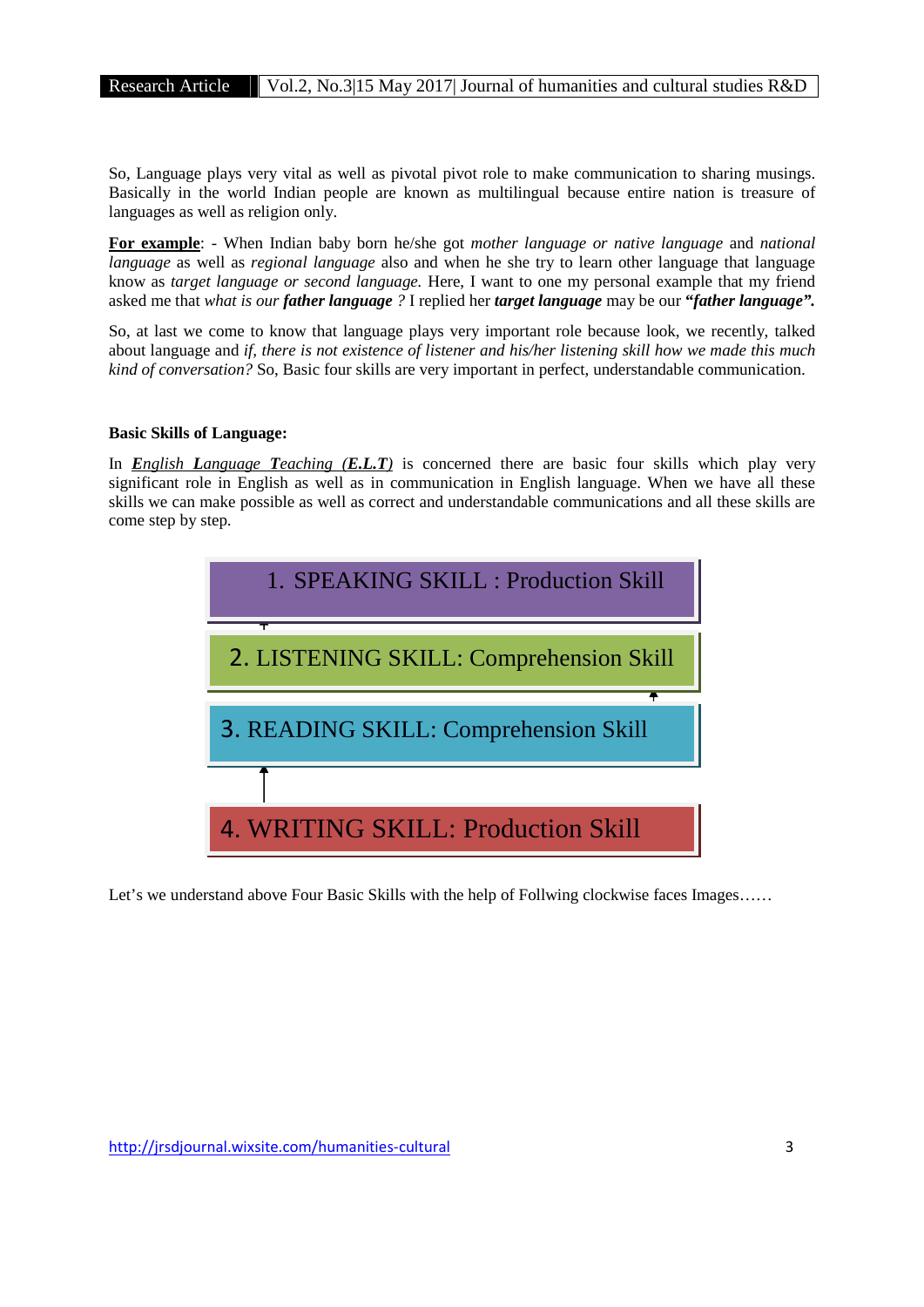

These four skills of language are interlinked with each other in two ways namely the *direction of communication* and *other method of communication*. (*Spoken or Written*). In language skills "Input" is something calls *reception* and "Output" called as *Production. Spoken* known as *Oral.* These four language skills are called sometimes "*Micro-Skills"* in *Micro-Skills* that are *Grammar, pronunciation; spellings, vocabulary etc.* are included.

This above four skills of the language are used mainly and large segmently, in the language classroom.

#### **Listening Skills:**

"*Listening is very important skills and fundamental to the development of all other skills, since language exist. Language itself is basically 'sound'. Language Learning is developing language skills in the target language. Above we seen four skills out of two are primary skills and other remaining two are secondary skills.*

#### **What is listening? :**

Listening is an active process of communication. It can be depicted as follows.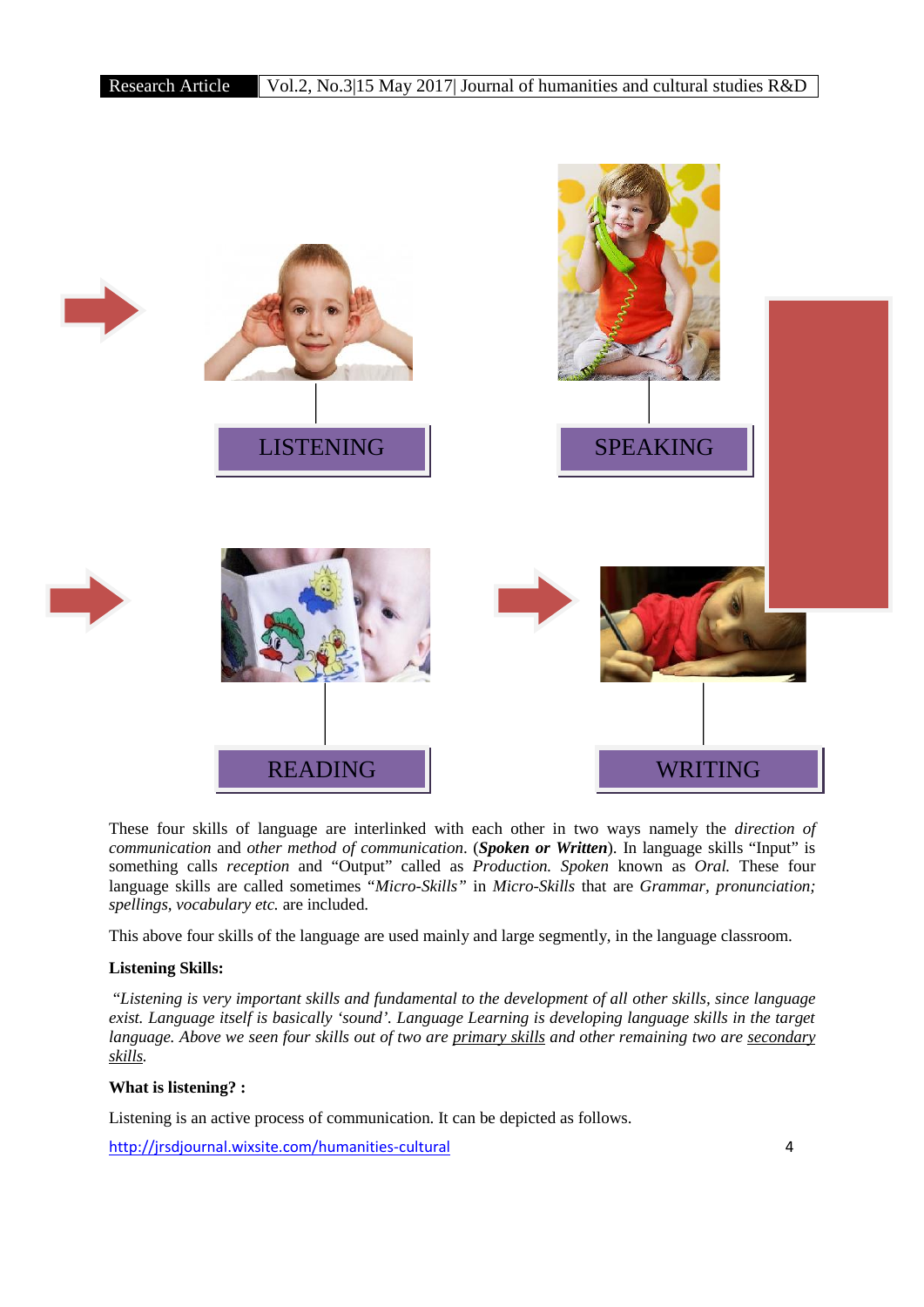*( Input*………………….*Processing*……………….*Output )*

By input we mean the word spoken by the speaker. Output means the listener's response. The listener processed the input before coming out with output. The input could be processing in the following ways…….

1. Bottom up processing - In the bottom up processing, the listener depends solely on the incoming input for the meaning of message.

2. Top down processing – In the top down processing, listener rely on their background knowledge for understanding the message. So, input is not the only source of meaning.

However, good listeners know when to use which type of processing and when to use both type of processing. Usually the choice depends on the listener's purpose of listening, their familiarity with the topic and their background knowledge.

### **Types of Listening:**

According to *Adrian Doff (1998:199)* talked about the following two types of listening.

- I. Active Listening
- II. Empathic Listening
- III. Critical Listening
- IV. Casual Listening
- V. V. Focused Listening

**Active Listening: -** Active Listening is a communication technique that needs the listener to feed back what he hears to the speaker by re-stating or paraphrasing what he has heard in his own words to confirm what he has heard to confirm the understanding of both parties. Active listening comprises interpreting body language or focusing on something other than words. The Active Listening are two types which are as follows...

- 1. Listening with Comprehension
- 2. Listening with a Purpose

**Empathic Listening:** - Empathic listening is also called active or reflective listening. It is a way of listening and responding to another person that improves mutual understanding and trust. It is essential skill for third parties and disputants enables the listener to receive and accurately response. The response is an integral part of the listening process and can be critical to the success of a negotiation/meditation

**Critical Listening: -** The Ability to listen critically is essential in a democracy. There is practically no place you can go where critical listening is unimportant whether on the job, in the community, at service clubs, in the place of worship or in the family. Politicians, the media, salesman, advocates of policies and procedures and our own financial, emotional, intellectual, physical and spiritual do require us to place a premium on critical listening and the thinking that accompanies it.

**Casual Listening: -** Many times we listen to someone or something without any particular purpose. At such times, we often do not listen to them with much concentration, unless we hear something which interests us. This type of listening is often found in social context when we interact with others.

**Focused Listening: -** It is '*Intensive Listening'* for information or for transacting business. The listener is attentive and concentrates on what the speaker is saying.

Listener as Critic: **-** True criticism is evaluation which shows the speaker's is faithful image and to compare it with the ideal he might attain.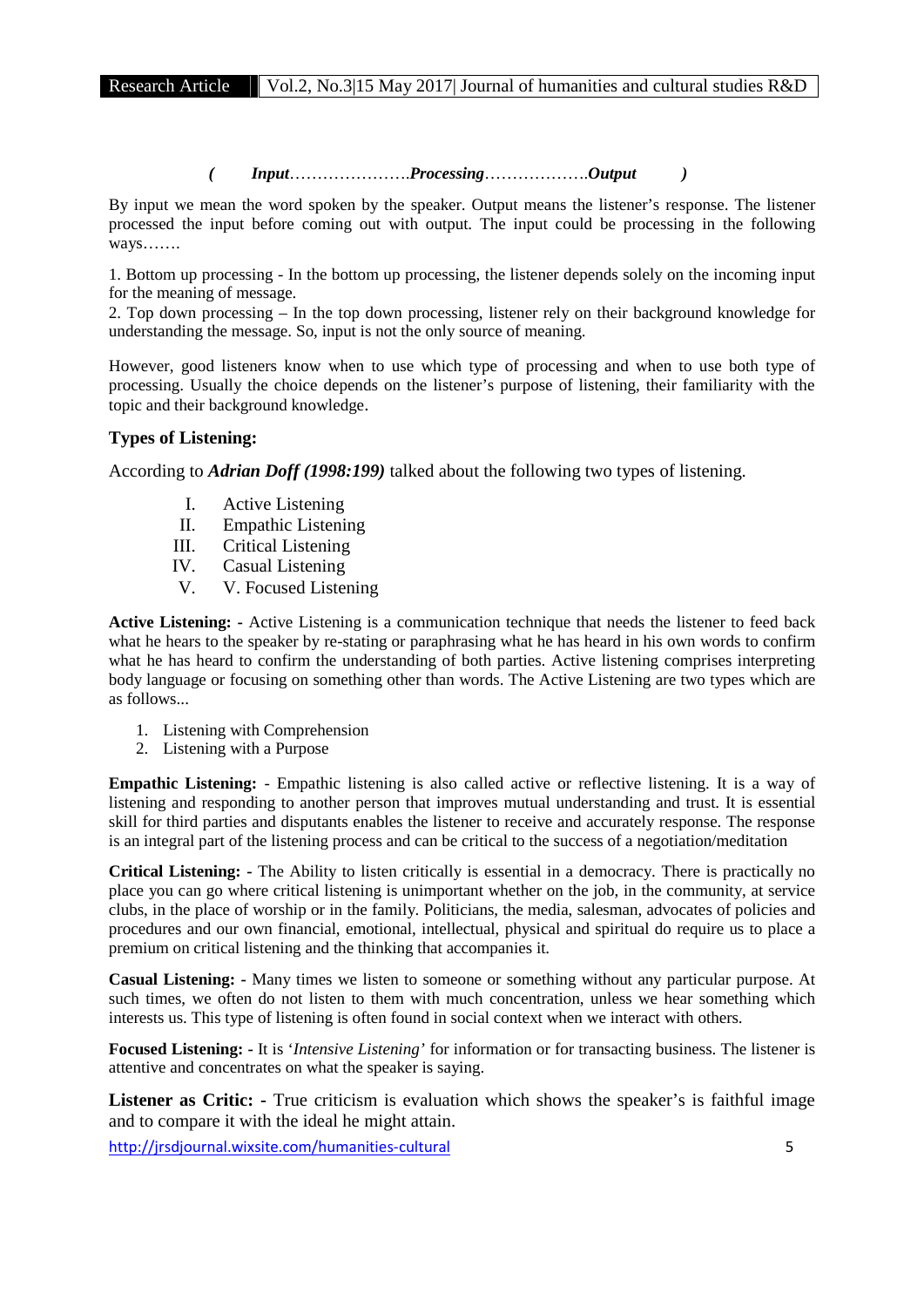#### **What are the precautions while listening to the verbal messages:**

- 1) Avoid making fast assumptions.
- 2) Paying special attention to the intended meanings when the speaker use words describing strong feelings.
- 3) Be alert to the ways by language manipulation.
- 4) Hear with the speaker's ear interact of your.
- 5) Be alert to the impact of non-verbal messages.

#### **How our behavior and gesture, posture is while Listening:**

- Relaxing looks relax physically.
- Maintain eye contact.
- Get the central idea.
- Take notes only on main points.
- **Learn to see abbreviated forms you note.**
- The listener should focus upon what is being said and not upon how it is said.

#### **What are the levels of listening skill:**

There are different types of listening that are typically presented as levels of listening

- 1. Passive/not listening
- 2. Pretend listening
- 3. Biased project listening
- 4. Misunderstood listening
- 5. Attentive listening
- 6. Active listening
- 7. Empathic listening
- 8. 8. Facilitative Listening

#### **What are the barriers and breakdowns in listening Skill?**

Physically barriers to efficient listening are disappearing but the psychological barriers still remain. We catch words. We take the sentence literary. We do not want to strain out minds to listen to what is not being said. Meanings are not in the language. Meaning are caring in itself and it are in the people. People need recognition, attention, caring and mutual trust.

#### **Barriers and breakdowns in listening skill:**

- 1. People need psychological space as well as quantitative and qualitative.
- 2. Short circuits in communication 3. Tendency to judge and evaluate.
- 4. Develop a sensitive ability to observer carefully.

#### **What are bad listening habits:**

- A. Calling the subject uninteresting.
- B. Criticizing the speaker's delivery.
- C. Getting over-stimulated by some point in the speech.
- D. Listening only for facts.
- E. Faking attention to the speaker.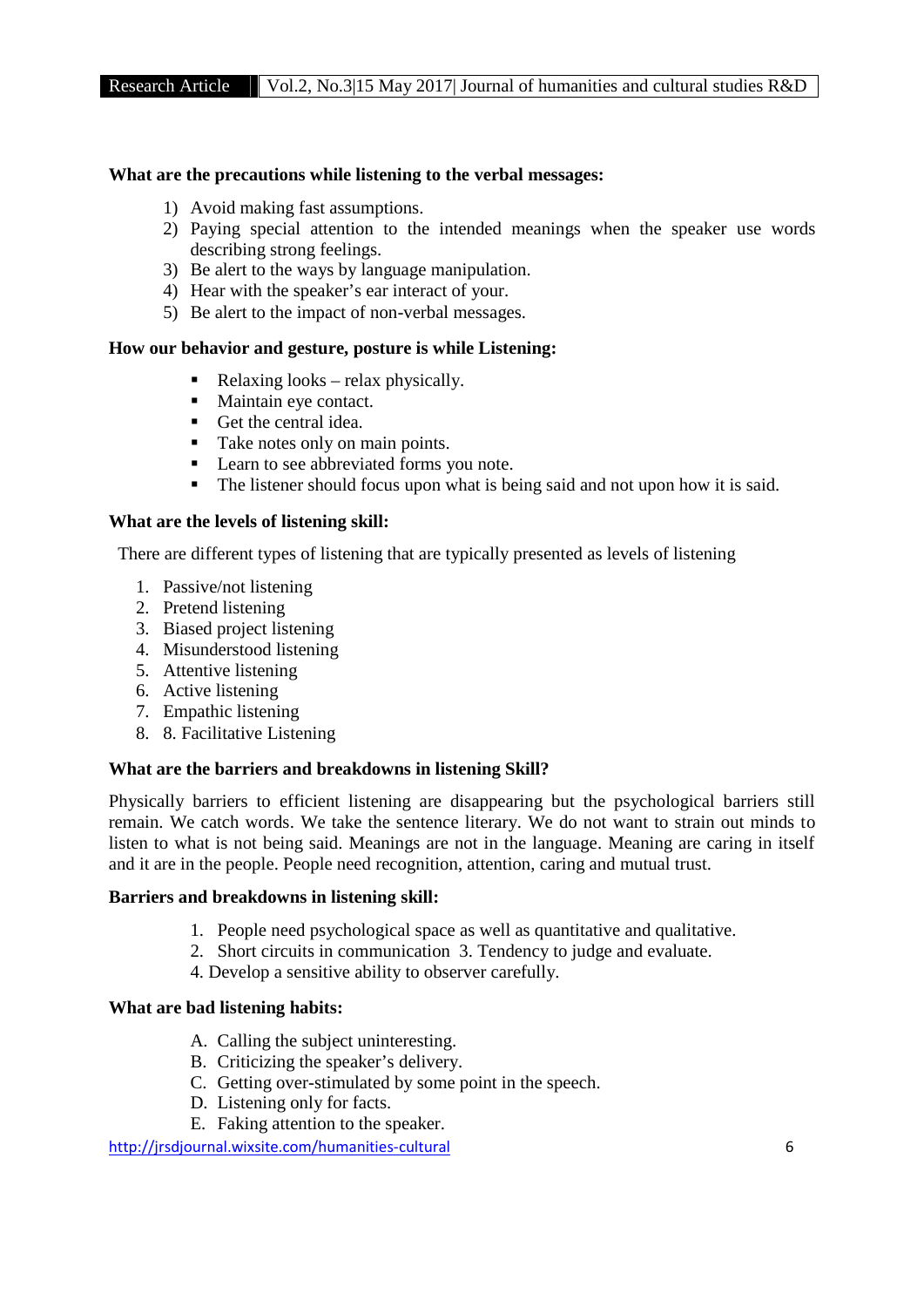- F. Trying to outline everything.
- G. Tolerating or creating distractions.
- H. Letting emotion- laden words throw us out of tune with the speaker.

#### **Some specific suggestions for listening improvement:**

- I. Be mentally and physically prepared to listen in the class
- II. Behave as your think good listeners should behave
- III. Concentrating all of your physical as well as mental energy on listening
- IV. Avoid interruption while speaker speaking in the class
- V. Be flexible in your views
- VI. Practice listening to difficult expository materials
- VII. Develop habits to good listening as well as difficult listening

#### **What are Listening Materials:**

There are three main kinds of listening materials that you can use for the listening lessons and during teaching students in the class.

- 1. Authentic listening materials
- 2. Recorded listening materials
- 3. Live listening materials

| <b>LISTENING</b><br><b>MATERIALS</b>                       | <b>ADVANTAGE</b>                                                                                                                                                                       | <b>DISADVANTAGE</b>                                                                                                            |  |  |
|------------------------------------------------------------|----------------------------------------------------------------------------------------------------------------------------------------------------------------------------------------|--------------------------------------------------------------------------------------------------------------------------------|--|--|
| A. AUTHENTIC<br><b>LISTENING</b><br><b>MATERAILS</b>       | Real life listening<br>Challenge for<br>advanced<br>learners<br>It is not artificial English<br>$\bullet$                                                                              | Cannot be graded<br>Too difficult for certain<br>level perhaps in middle<br>school<br>Speech can<br>be<br>too<br>rambling      |  |  |
| <b>B. RECORDED</b><br><b>LISTENING</b><br><b>MATERAILS</b> | Learner can stop reply, it<br>many times<br>Learner<br>it<br>can<br>use<br>independently<br>More than<br>voice,<br>one<br>accent<br>Learner<br>concentrate<br>$_{\rm on}$<br>listening | Speech<br>be<br>can<br>too<br>rambling<br>Technical<br>problems<br>$\bullet$<br>occur<br>of<br>Quality<br>cassette<br>recorder |  |  |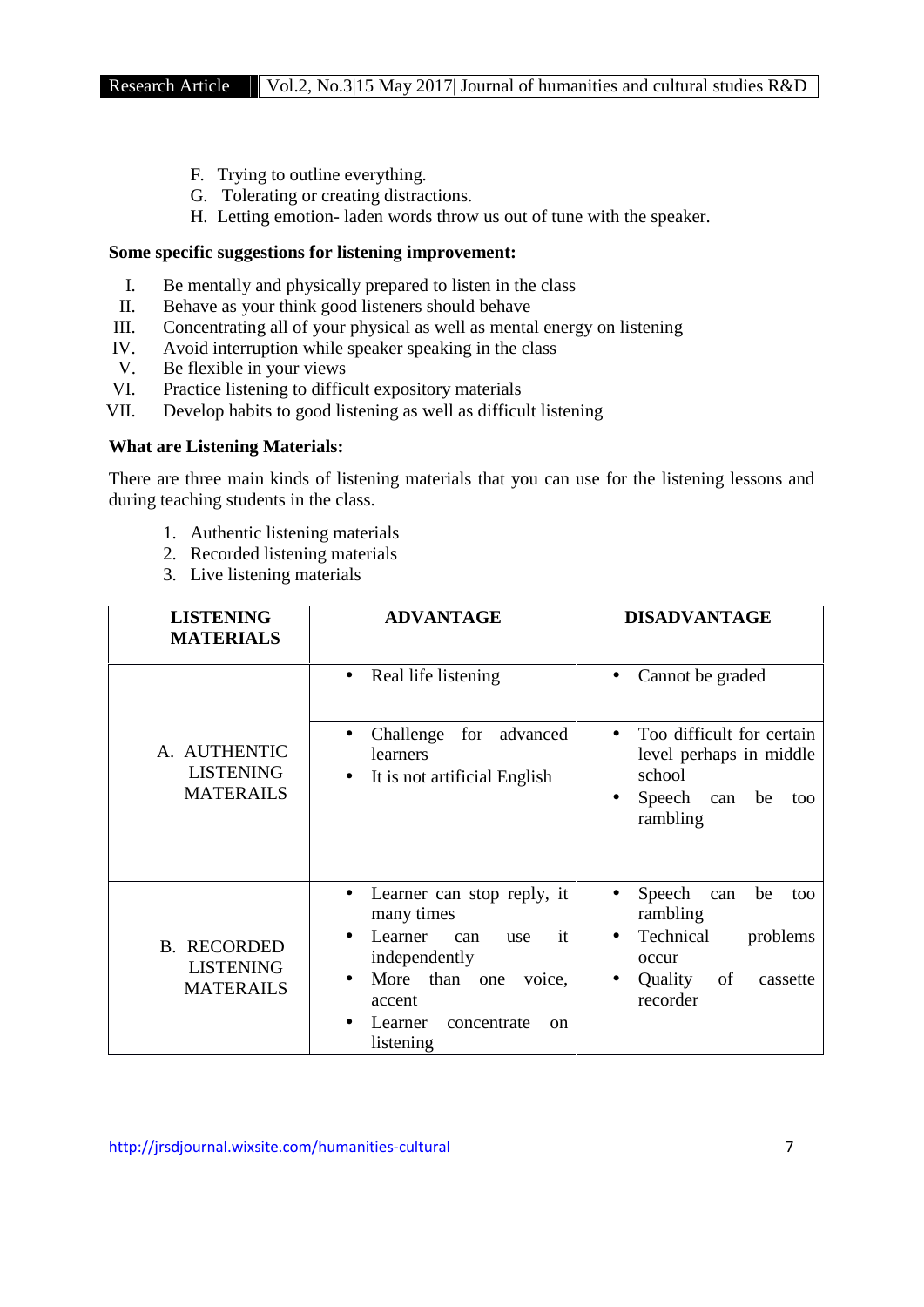| C. LIVE<br><b>LISTENING</b><br><b>MATERIALS</b> | Teacher<br>according<br>level               | can<br>to | grade<br>learner's | • Cannot be repeated |
|-------------------------------------------------|---------------------------------------------|-----------|--------------------|----------------------|
|                                                 | Teacher can slow down or<br>accelerate pace |           |                    |                      |
|                                                 | It is closer to real life                   |           |                    |                      |

#### **Listening Task:**

The listening tasks can be of two kinds- *Extensive and Intensive.* Let us examine these two kinds of tasks one by one.

# **1. Extensive listening:**

During extensive listening the listener listens to an interesting story, radio program or anecdote, the listening material may be lengthy. The learner listens or for pleasure and is not expected to complete a worksheet or a task. Extensive listening may take place inside or outside the school.

# **2. Intensive listening:**

During intensive listening listener listen very carefully. For example: - While, listening to directions the listener listens with full concentration. Such listening material is short and has a special task or worksheet designed on it. The intensive listening practice takes place in class and should be so designed that it is practical, easy to administer, and can be completed within the time limit of a lesson.

## **Use of ICT:**

- A. The materials for the development of listening skill May be of three types.
- B. Audio materials given in audio cassettes or audio CDs Video clipping with audio
- C. Multimedia materials where text, voice, video/graphics, animation and Interactivities are available

# **Conclusion:**

This research paper tried to give information regarding the importance of language and what are the main hurdles and breakdowns in listening skills and also give information about how this skill can be fruitfully developed. Furthermore, it has also suggested some activities to students how to tackle down problems which are difficult for them; during listening in the class and any other public place.